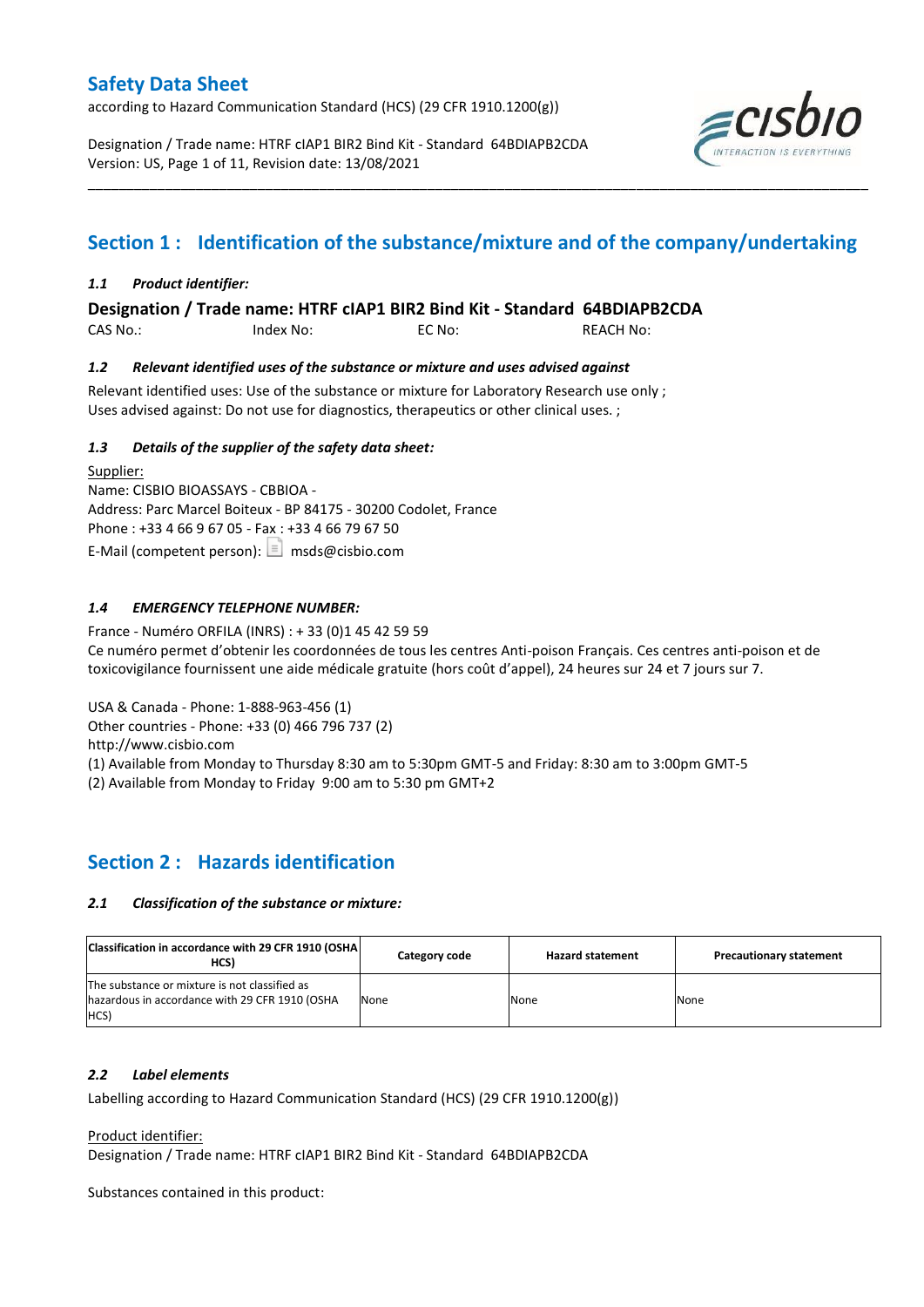according to Hazard Communication Standard (HCS) (29 CFR 1910.1200(g))

Designation / Trade name: HTRF cIAP1 BIR2 Bind Kit - Standard 64BDIAPB2CDA Version: US, Page 2 of 11, Revision date: 13/08/2021



Hazard pictograms

Signal word:

Hazard and precautionary statements:

### *2.3 Other hazards*

The mixture does not contain substances classified as 'Substances of Very High Concern' (SVHC) >= 0.1% published by the European CHemicals Agency (ECHA) under article 57 of REACH. The mixture satisfies neither the PBT nor the vPvB criteria for mixtures in accordance with annexe XIII of the REACH regulations EC 1907/2006. ;

\_\_\_\_\_\_\_\_\_\_\_\_\_\_\_\_\_\_\_\_\_\_\_\_\_\_\_\_\_\_\_\_\_\_\_\_\_\_\_\_\_\_\_\_\_\_\_\_\_\_\_\_\_\_\_\_\_\_\_\_\_\_\_\_\_\_\_\_\_\_\_\_\_\_\_\_\_\_\_\_\_\_\_\_\_\_\_\_\_\_\_\_\_\_\_\_\_\_\_\_\_

Adverse human health effects: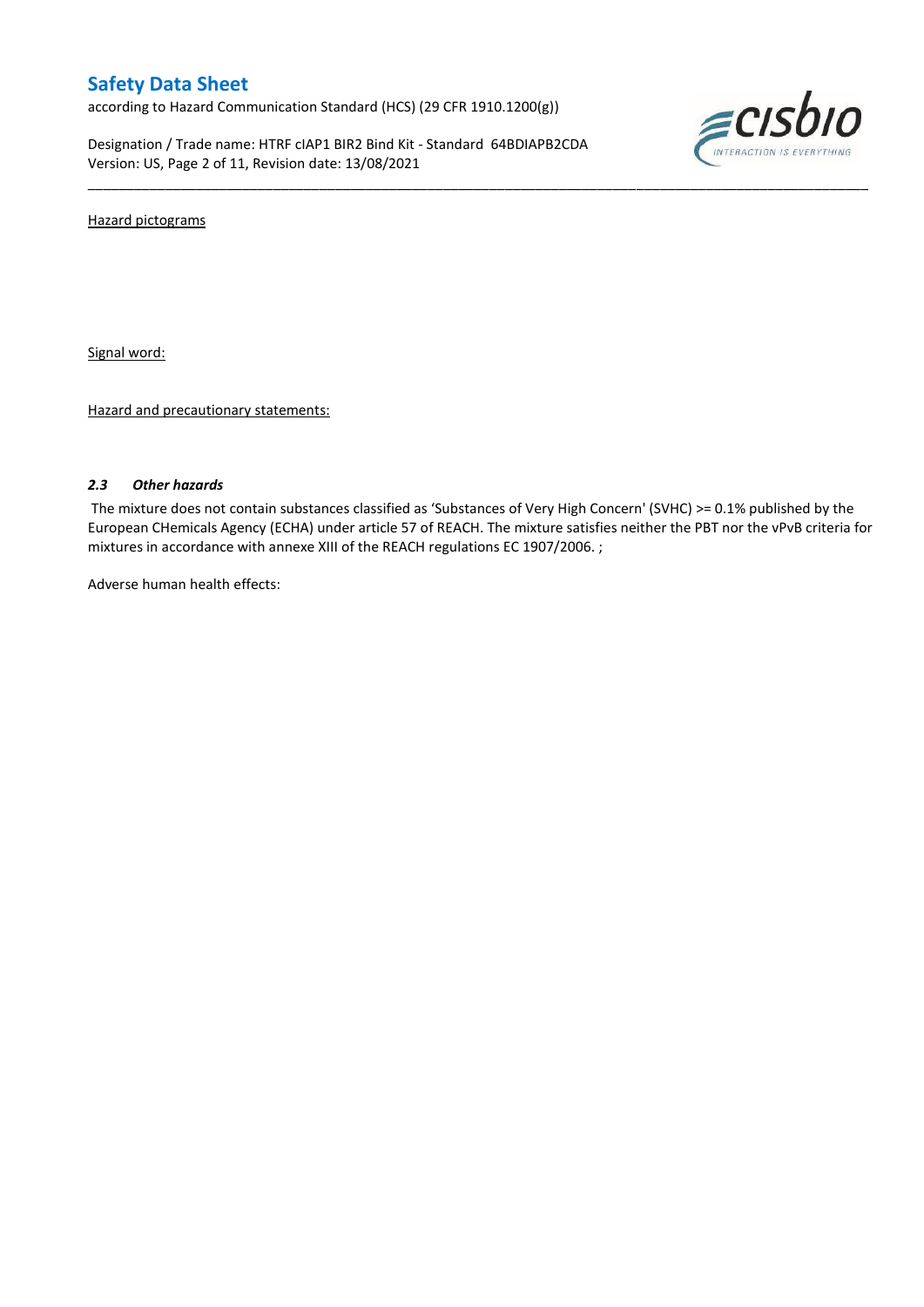according to Hazard Communication Standard (HCS) (29 CFR 1910.1200(g))

Designation / Trade name: HTRF cIAP1 BIR2 Bind Kit - Standard 64BDIAPB2CDA Version: US, Page 3 of 11, Revision date: 13/08/2021



# **Section 3 : Composition/information on ingredients**

### *3.2 Mixtures*

Hazardous ingredients:

| Substance name     | CAS n' | Index n' | EC n°     | Classification in accordance with 29 CFR  <br><b>1910 (OSHA HCS)</b> | Concentration<br>(%) | <b>SCL</b> | M-factor |
|--------------------|--------|----------|-----------|----------------------------------------------------------------------|----------------------|------------|----------|
| dimethyl sulfoxide | 7-68-5 |          | 200-664-3 |                                                                      | 100%                 |            |          |

\_\_\_\_\_\_\_\_\_\_\_\_\_\_\_\_\_\_\_\_\_\_\_\_\_\_\_\_\_\_\_\_\_\_\_\_\_\_\_\_\_\_\_\_\_\_\_\_\_\_\_\_\_\_\_\_\_\_\_\_\_\_\_\_\_\_\_\_\_\_\_\_\_\_\_\_\_\_\_\_\_\_\_\_\_\_\_\_\_\_\_\_\_\_\_\_\_\_\_\_\_

Additional information:

Full text of H- and EUH-phrases: see SECTION 16.

### **Section 4 : First aid measures**

### *4.1 Description of first aid measures*

**General information**: Do not leave affected person unattended. ; **Following inhalation**: In case of respiratory tract irritation, consult a physician. ; **Following skin contact**:After contact with skin, wash immediately with water ; **Following eye contact**: After contact with the eyes, rinse with water with the eyelids open for a sufficient length of time, then consult an ophthalmologist immediately. ; **Following ingestion**: Do NOT induce vomiting. ;

**Self-protection of the first aider**:

### *4.2 Most important symptoms and effects, both acute and delayed*

Symptoms: No known symptoms to date. ; Effects:

### *4.3 Indication of any immediate medical attention and special treatment needed*

Notes for the doctor:

### **Section 5 : Firefighting measures**

### *5.1 Extinguishing media:*

Suitable extinguishing media: This product is not flammable. Use extinguishing agent suitable for type of surrounding fire ;

### *5.2 Special hazards arising from the substance or mixture*

Hazardous combustion products: /

### *5.3 Advice for fire-fighters*

Wear Protective clothing. ; Additional information:

### **Section 6 : Accidental release measures**

*6.1 Personal precautions, protective equipment and emergency procedures*

Emergency procedures: Provide adequate ventilation. ;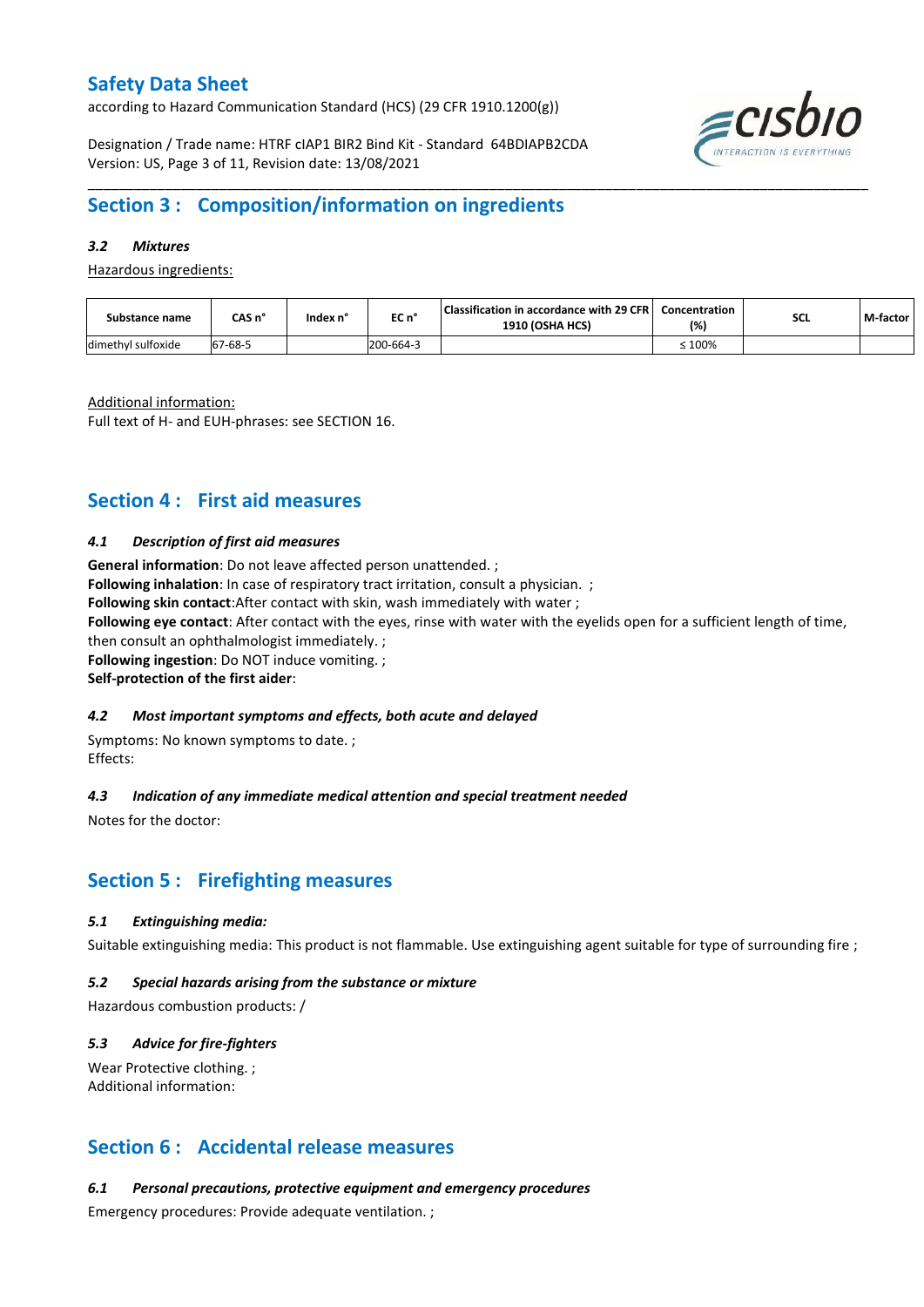according to Hazard Communication Standard (HCS) (29 CFR 1910.1200(g))

Designation / Trade name: HTRF cIAP1 BIR2 Bind Kit - Standard 64BDIAPB2CDA Version: US, Page 4 of 11, Revision date: 13/08/2021



### *6.2 Environmental precautions*

Do not allow to enter into surface water or drains. ;

### *6.3 Methods and material for containment and cleaning up*

For cleaning up: Suitable material for taking up: Absorbing material, organic ; Other information:

### *6.4 Reference to other sections*

Additional information:

## **Section 7 : Handling and storage**

### *7.1 Precautions for safe handling*

Protective measures: Advice on safe handling: Avoid contact with skin, eyes and clothes. ; Fire preventions:

Do not eat, drink or smoke in areas where reagents are handled. ; Advice on general occupational hygiene : Handle in accordance with good industrial hygiene and safety practice ;

\_\_\_\_\_\_\_\_\_\_\_\_\_\_\_\_\_\_\_\_\_\_\_\_\_\_\_\_\_\_\_\_\_\_\_\_\_\_\_\_\_\_\_\_\_\_\_\_\_\_\_\_\_\_\_\_\_\_\_\_\_\_\_\_\_\_\_\_\_\_\_\_\_\_\_\_\_\_\_\_\_\_\_\_\_\_\_\_\_\_\_\_\_\_\_\_\_\_\_\_\_

### *7.2 Conditions for safe storage, including any incompatibilities*

Requirements for storage rooms and vessels: Keep container tightly closed. ; Hints on storage assembly: Materials to avoid: Further information on storage conditions:

### *7.3 Specific end uses:*

Recommendations on specific end uses: Observe technical data sheet. ;

## **Section 8 : Exposure controls/personal protection**

### *8.1 Control parameters*

Preliminary remark:

- 8.1.1 Occupational exposure limits:
	- OSHA (USA)

| Source:                       | Occupational Safety and Health Administration (OSHA) Permissible Exposure Limits (PELS) from 29 CFR 1910.1000 |         |                                                                            |                                                                               |                                                                      |                                                                        |  |  |  |
|-------------------------------|---------------------------------------------------------------------------------------------------------------|---------|----------------------------------------------------------------------------|-------------------------------------------------------------------------------|----------------------------------------------------------------------|------------------------------------------------------------------------|--|--|--|
| Substance                     | EC No.                                                                                                        | CAS-No  | <b>OSHA Permissible</b><br><b>Exposure Limit (PEL)</b><br>8-hour TWA (ppm) | <b>OSHA Permissible</b><br><b>Exposure Limit (PEL) 8-</b><br>hour TWA (mg/m3) | <b>OSHA Permissible</b><br><b>Exposure Limit (PEL)</b><br>STEL (ppm) | <b>OSHA Permissible</b><br><b>Exposure Limit (PEL)</b><br>STEL (mg/m3) |  |  |  |
| 67-68-5 / 200-664-3 200-664-3 |                                                                                                               | 67-68-5 |                                                                            |                                                                               |                                                                      |                                                                        |  |  |  |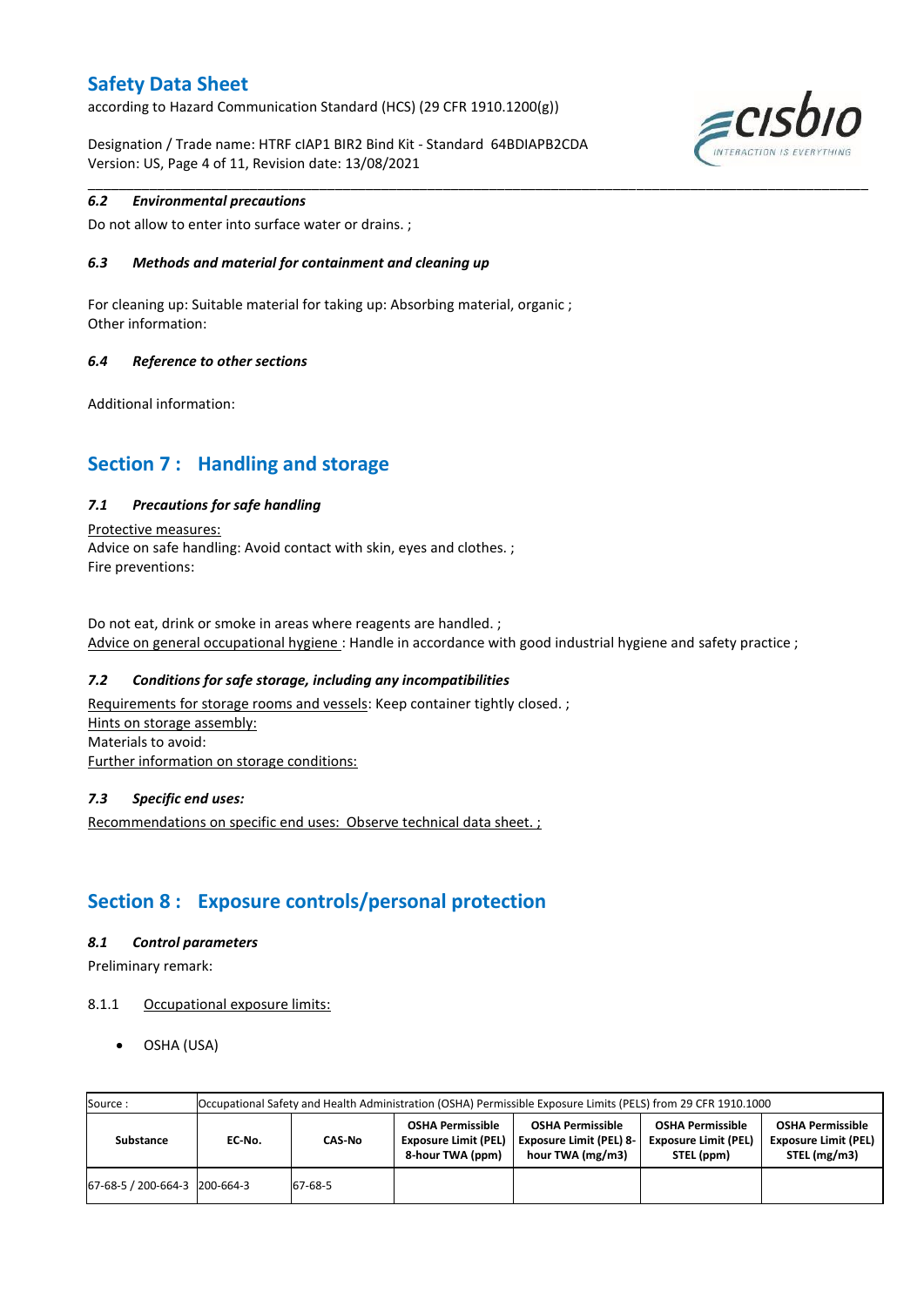according to Hazard Communication Standard (HCS) (29 CFR 1910.1200(g))

Designation / Trade name: HTRF cIAP1 BIR2 Bind Kit - Standard 64BDIAPB2CDA Version: US, Page 5 of 11, Revision date: 13/08/2021



| Source :                      | TRGS 903, November 2015, BAuA |               |             |           |  |  |  |
|-------------------------------|-------------------------------|---------------|-------------|-----------|--|--|--|
| Substance                     | EC No.                        | <b>CAS No</b> | BGW (mg/m3) | BGW (ppm) |  |  |  |
| 67-68-5 / 200-664-3 200-664-3 |                               | 67-68-5       |             |           |  |  |  |

### 8.1.2 DNEL/PNEC-values:

• DNEL worker

| Source:                    |                   | <b>GESTIS</b> – substance database |                                                 |                                                       |                                                           |                                                      |                                                       |                                                        |                                                          |  |  |
|----------------------------|-------------------|------------------------------------|-------------------------------------------------|-------------------------------------------------------|-----------------------------------------------------------|------------------------------------------------------|-------------------------------------------------------|--------------------------------------------------------|----------------------------------------------------------|--|--|
| Substance                  | EC No.            | <b>CAS-No</b>                      | Acute - dermal,<br>local effects<br>(mg/kg/day) | Long-term-<br>dermal, local<br>effects<br>(mg/kg/day) | Long-term –<br>dermal.<br>systemic effects<br>(mg/kg/day) | $Acute -$<br>linhalation. local<br>effects $(mg/m3)$ | Acute -<br>inhalation.<br>systemic effects<br>(mg/m3) | $Long-term -$<br>linhalation. local<br>effects (mg/m3) | Long-term-<br>inhalation.<br>systemic effects<br>(mg/m3) |  |  |
| $67 - 68 - 5$<br>200-664-3 | 200-664-3 67-68-5 |                                    |                                                 |                                                       |                                                           | 265-265                                              | 484-484                                               |                                                        |                                                          |  |  |

\_\_\_\_\_\_\_\_\_\_\_\_\_\_\_\_\_\_\_\_\_\_\_\_\_\_\_\_\_\_\_\_\_\_\_\_\_\_\_\_\_\_\_\_\_\_\_\_\_\_\_\_\_\_\_\_\_\_\_\_\_\_\_\_\_\_\_\_\_\_\_\_\_\_\_\_\_\_\_\_\_\_\_\_\_\_\_\_\_\_\_\_\_\_\_\_\_\_\_\_\_

### DNEL consumer

| Source:                     |                   | <b>IGESTIS - substance database</b> |                                                 |                                                       |                                                             |                                                  |                                                       |                                                      |                                                             |  |  |
|-----------------------------|-------------------|-------------------------------------|-------------------------------------------------|-------------------------------------------------------|-------------------------------------------------------------|--------------------------------------------------|-------------------------------------------------------|------------------------------------------------------|-------------------------------------------------------------|--|--|
| <b>Substance</b>            | EC No.            | CAS No                              | Acute - dermal.<br>local effects<br>(mg/kg/day) | Long-term-<br>dermal, local<br>effects<br>(mg/kg/day) | Long-term $-$<br>dermal.<br>systemic effects<br>(mg/kg/day) | Acute –<br>linhalation. local<br>effects (mg/m3) | Acute -<br>inhalation.<br>systemic effects<br>(mg/m3) | Long-term –<br>linhalation. local<br>effects (mg/m3) | $Long-term -$<br>inhalation.<br>systemic effects<br>(mg/m3) |  |  |
| $67 - 68 - 5/$<br>200-664-3 | 200-664-3 67-68-5 |                                     |                                                 |                                                       |                                                             |                                                  |                                                       |                                                      |                                                             |  |  |

### PNEC

| Source:               | <b>INERIS</b>     |            |  |                                                                                                                    |  |              |  |  |                      |  |            |                      |              |  |  |  |  |
|-----------------------|-------------------|------------|--|--------------------------------------------------------------------------------------------------------------------|--|--------------|--|--|----------------------|--|------------|----------------------|--------------|--|--|--|--|
|                       |                   |            |  | PNEC AQUATIC                                                                                                       |  |              |  |  |                      |  |            | <b>PNEC Sediment</b> |              |  |  |  |  |
| <b>Substance</b>      | CAS-No            | freshwater |  |                                                                                                                    |  | marine water |  |  | intermittent release |  | freshwater |                      | marine water |  |  |  |  |
|                       | EC-No.            |            |  | [(mg/L)  (mg/kg)  (ppm)  (mg/L)  (mg/kg)  (ppm)  (mg/L)  (mg/kg)  (ppm)  (mg/L) (mg/kg) (ppm) (mg/L) (mg/kg) (ppm) |  |              |  |  |                      |  |            |                      |              |  |  |  |  |
| 67-68-5/<br>200-664-3 | 200-664-3 67-68-5 |            |  |                                                                                                                    |  |              |  |  |                      |  |            |                      |              |  |  |  |  |

| Source:                     | <b>INERIS</b> |               |                  |         |                                |  |                 |       |        |                                    |       |        |         |       |
|-----------------------------|---------------|---------------|------------------|---------|--------------------------------|--|-----------------|-------|--------|------------------------------------|-------|--------|---------|-------|
| <b>Substance</b>            |               | <b>CAS-No</b> |                  | Others  |                                |  |                 |       |        |                                    |       |        |         |       |
|                             | EC-No.        |               | <b>PNEC soil</b> |         | PNEC sewage treatment<br>plant |  | <b>PNEC</b> air |       |        | <b>PNEC</b> secondary<br>poisoning |       |        |         |       |
|                             |               |               | (mg/L)           | (mg/kg) | $(ppm)$ $(mg/L)$               |  | (mg/kg)         | (ppm) | (mg/L) | (mg/kg)                            | (ppm) | (mg/L) | (mg/kg) | (ppm) |
| $67 - 68 - 5/$<br>200-664-3 | 200-664-3     | 67-68-5       |                  |         |                                |  |                 |       |        |                                    |       |        |         |       |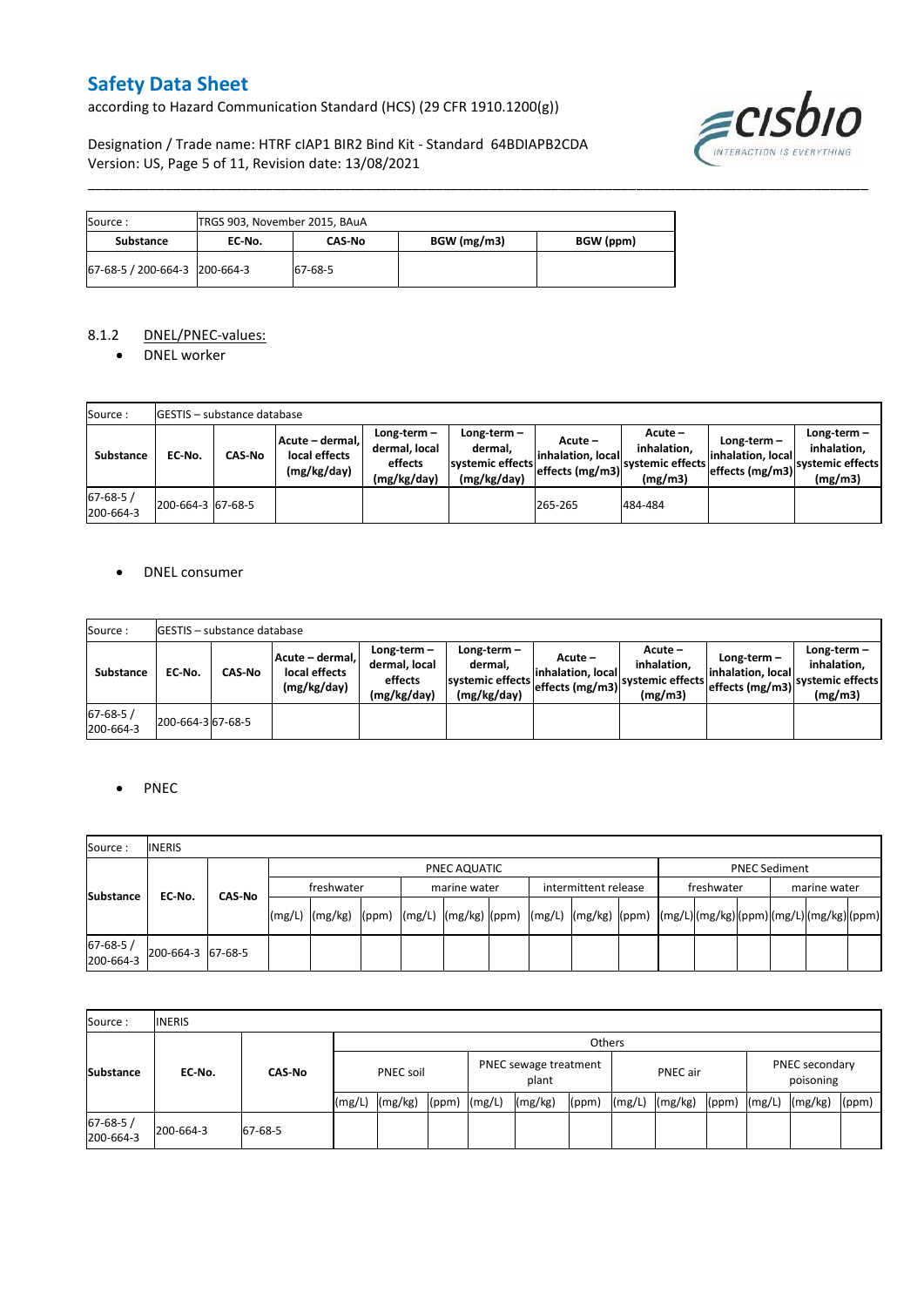according to Hazard Communication Standard (HCS) (29 CFR 1910.1200(g))

Designation / Trade name: HTRF cIAP1 BIR2 Bind Kit - Standard 64BDIAPB2CDA Version: US, Page 6 of 11, Revision date: 13/08/2021



### *8.2 Exposure controls*

### 8.2.1 Appropriate engineering controls:

Technical measures and appropriate working operations should be given priority over the use of personal protective equipment. See section 7

\_\_\_\_\_\_\_\_\_\_\_\_\_\_\_\_\_\_\_\_\_\_\_\_\_\_\_\_\_\_\_\_\_\_\_\_\_\_\_\_\_\_\_\_\_\_\_\_\_\_\_\_\_\_\_\_\_\_\_\_\_\_\_\_\_\_\_\_\_\_\_\_\_\_\_\_\_\_\_\_\_\_\_\_\_\_\_\_\_\_\_\_\_\_\_\_\_\_\_\_\_

8.2.2 Personal protective equipment:

Eye / Face protection: Safety glasses with side-shields ;

Skin protection:Gloves ;

Respiratory protection:Ensure adequate ventilation ;

Thermal hazards:

8.2.3 Environmental exposure controls:

Consumer exposure control

Measures related to consumer uses of the substance (as such or in mixtures): Measures related to the service life of the substance in articles:

# **Section 9 : Physical and chemical properties**

### *9.1 Information on basic physical and chemical properties*

**Annearance** 

| $-100$                |           |
|-----------------------|-----------|
| Physical state        | Liquid    |
| Colour                | Colorless |
| Odour                 |           |
| Odour threshold (ppm) |           |

|                                                             |                                           | Value | Concentration<br>(mol/L) | Method | Temperature (°C) | Pressure (kPa) | Remark |
|-------------------------------------------------------------|-------------------------------------------|-------|--------------------------|--------|------------------|----------------|--------|
| pH                                                          |                                           |       |                          |        |                  |                |        |
| Melting point (°C)                                          |                                           |       |                          |        |                  |                |        |
| Freezing point (°C)                                         |                                           |       |                          |        |                  |                |        |
| Initial boiling point/boiling range (°C)                    |                                           |       |                          |        |                  |                |        |
| Flash point (°C)                                            |                                           |       |                          |        |                  |                |        |
| Evaporation rate (kg/m <sup>2</sup> /h)                     |                                           |       |                          |        |                  |                |        |
| Flammability (type: ) (%)                                   |                                           |       |                          |        |                  |                |        |
| Upper/lower<br>flammability or explosive<br>limits          | Upper explosive limit<br>(%)              |       |                          |        |                  |                |        |
|                                                             | Lower explosive limit (%)                 |       |                          |        |                  |                |        |
| Vapour pressure (kPa)                                       |                                           |       |                          |        |                  |                |        |
| Vapour density (g/cm <sup>3</sup> )                         |                                           |       |                          |        |                  |                |        |
|                                                             | Density (g/cm <sup>3</sup> )              |       |                          |        |                  |                |        |
| Densities                                                   | Relative density (g/cm <sup>3</sup> )     |       |                          |        |                  |                |        |
|                                                             | Bulk density (g/cm <sup>3</sup> )         |       |                          |        |                  |                |        |
|                                                             | Critical density (g/cm <sup>3</sup> )     |       |                          |        |                  |                |        |
| Solubility (Type: ) (g/L)                                   |                                           |       |                          |        |                  |                |        |
| Partition coefficient (log Pow)<br>n-octanol/water at pH :  |                                           |       |                          |        |                  |                |        |
| Auto-ignition temperature (°C)                              |                                           |       |                          |        |                  |                |        |
| Decomposition temperature (°C)<br>Decomposition energy : kJ |                                           |       |                          |        |                  |                |        |
| Viscosity                                                   | Viscosity, dynamic (poiseuille)           |       |                          |        |                  |                |        |
|                                                             | Viscosity, cinematic (cm <sup>3</sup> /s) |       |                          |        |                  |                |        |
|                                                             | <b>Explosive properties</b>               |       |                          |        |                  |                |        |
|                                                             | Oxidising properties                      |       |                          |        |                  |                |        |

### *9.2 Other information:*

No other relevant data available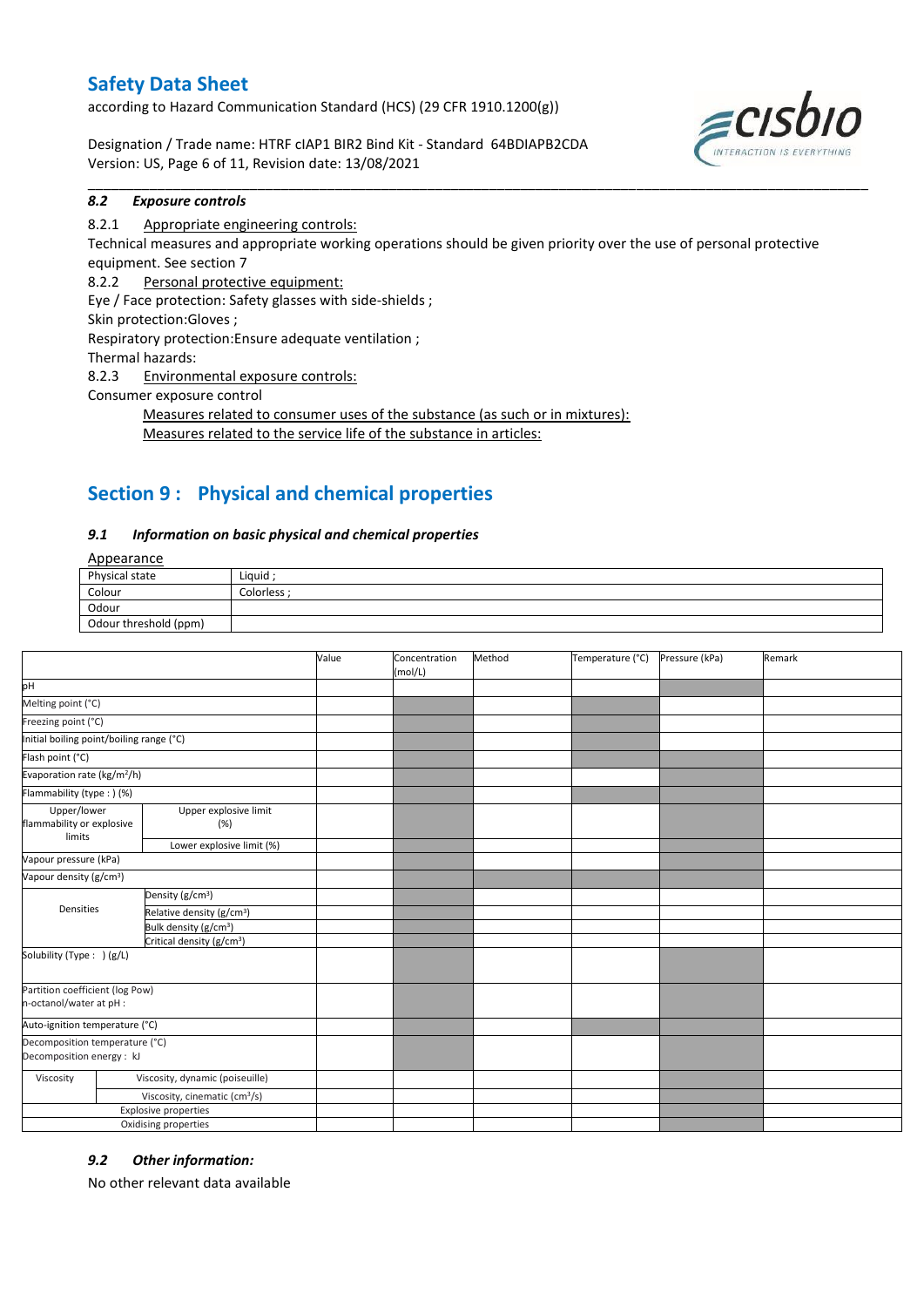according to Hazard Communication Standard (HCS) (29 CFR 1910.1200(g))

Designation / Trade name: HTRF cIAP1 BIR2 Bind Kit - Standard 64BDIAPB2CDA Version: US, Page 7 of 11, Revision date: 13/08/2021

\_\_\_\_\_\_\_\_\_\_\_\_\_\_\_\_\_\_\_\_\_\_\_\_\_\_\_\_\_\_\_\_\_\_\_\_\_\_\_\_\_\_\_\_\_\_\_\_\_\_\_\_\_\_\_\_\_\_\_\_\_\_\_\_\_\_\_\_\_\_\_\_\_\_\_\_\_\_\_\_\_\_\_\_\_\_\_\_\_\_\_\_\_\_\_\_\_\_\_\_\_



### **Section 10 : Stability and reactivity**

### *10.1 Reactivity*

This material is considered to be non-reactive under normal use conditions. ;

### *10.2 Chemical stability*

- *10.3 Possibility of hazardous reactions*
- *10.4 Conditions to avoid:*
- *10.5 Incompatible materials:*

### *10.6 Hazardous decomposition products:*

Does not decompose when used for intended uses. ;

# **Section 11 : Toxicological information**

Toxicokinetics, metabolism and distribution

### *11.1 Information on toxicological effects*

Substances

**Acute toxicity**

Animal data: Acute oral toxicity:

Acute dermal toxicity:

Acute inhalative toxicity:

Practical experience / human evidence: Assessment / Classification: General Remark:

### **•** Skin corrosion/irritation

Animal data:

In-vitro skin test method: In-vitro skin test result:

Assessment / Classification: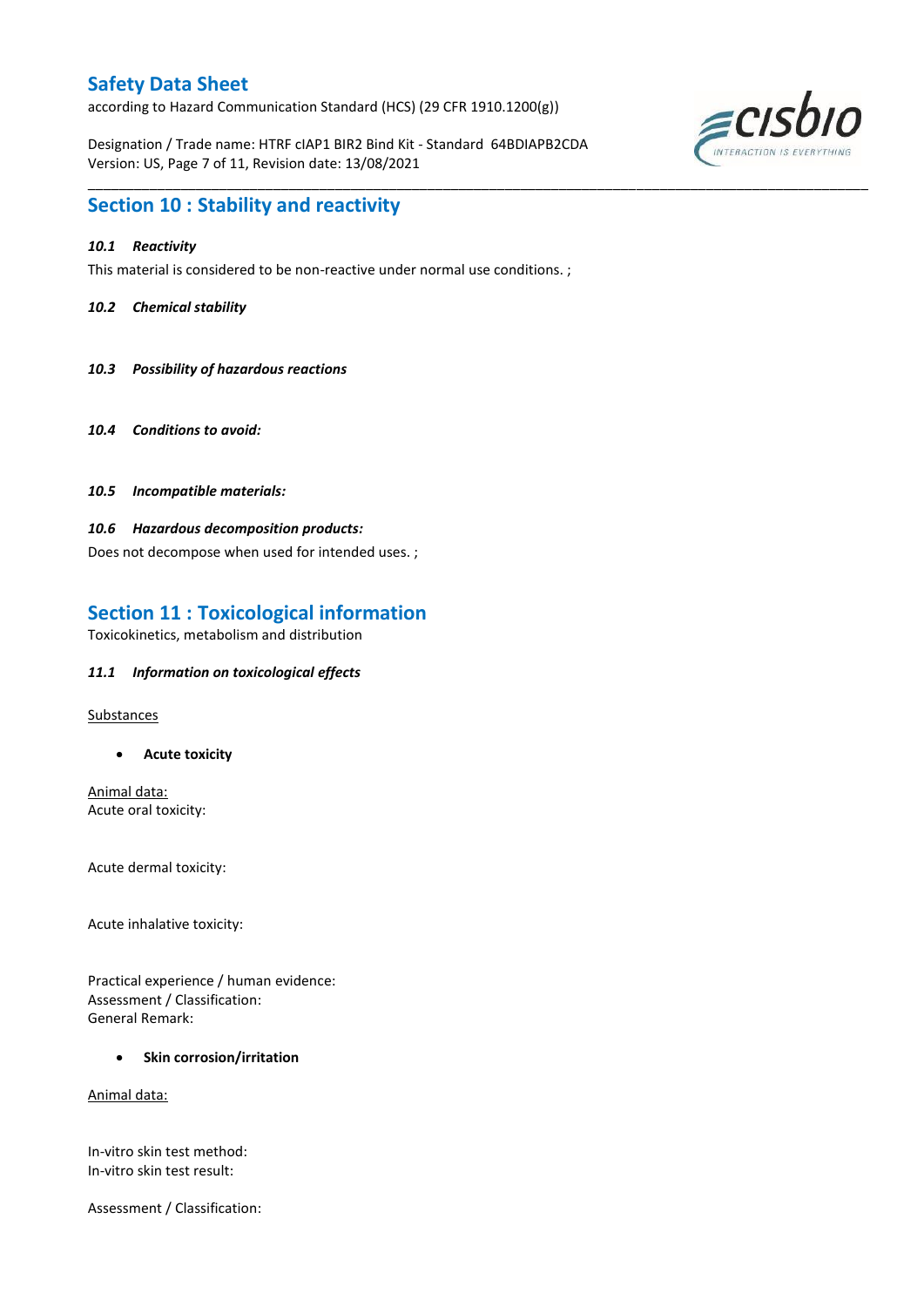according to Hazard Communication Standard (HCS) (29 CFR 1910.1200(g))

Designation / Trade name: HTRF cIAP1 BIR2 Bind Kit - Standard 64BDIAPB2CDA Version: US, Page 8 of 11, Revision date: 13/08/2021

\_\_\_\_\_\_\_\_\_\_\_\_\_\_\_\_\_\_\_\_\_\_\_\_\_\_\_\_\_\_\_\_\_\_\_\_\_\_\_\_\_\_\_\_\_\_\_\_\_\_\_\_\_\_\_\_\_\_\_\_\_\_\_\_\_\_\_\_\_\_\_\_\_\_\_\_\_\_\_\_\_\_\_\_\_\_\_\_\_\_\_\_\_\_\_\_\_\_\_\_\_



### **Eye damage/irritation**

Animal data:

In vitro eye test method: In vitro eye test result: Assessment / Classification:

> C**MR effects (carcinogenity, mutagenicity and toxicity for reproduction)** o Germ cell mutagenicity:

Animal data:

Assessment / Classification:

o Carcinogenicity

Practical experience / human evidence: Animal data:

Other information: Assessment / Classification:

o Reproductive toxicity

Practical experience / human evidence: Animal data:

Other information: Assessment / Classification:

Overall assessment on CMR properties:

### **Specific target organ toxicity (single exposure)**

o STOT SE 1 and 2

Animal data:

Other information:

o STOT SE 3

Practical experience / human evidence:

Other information: Assessment / Classification:

### **Specific target organ toxicity (repeated exposure)**

Practical experience / human evidence: Animal data:

Assessment / Classification: Other information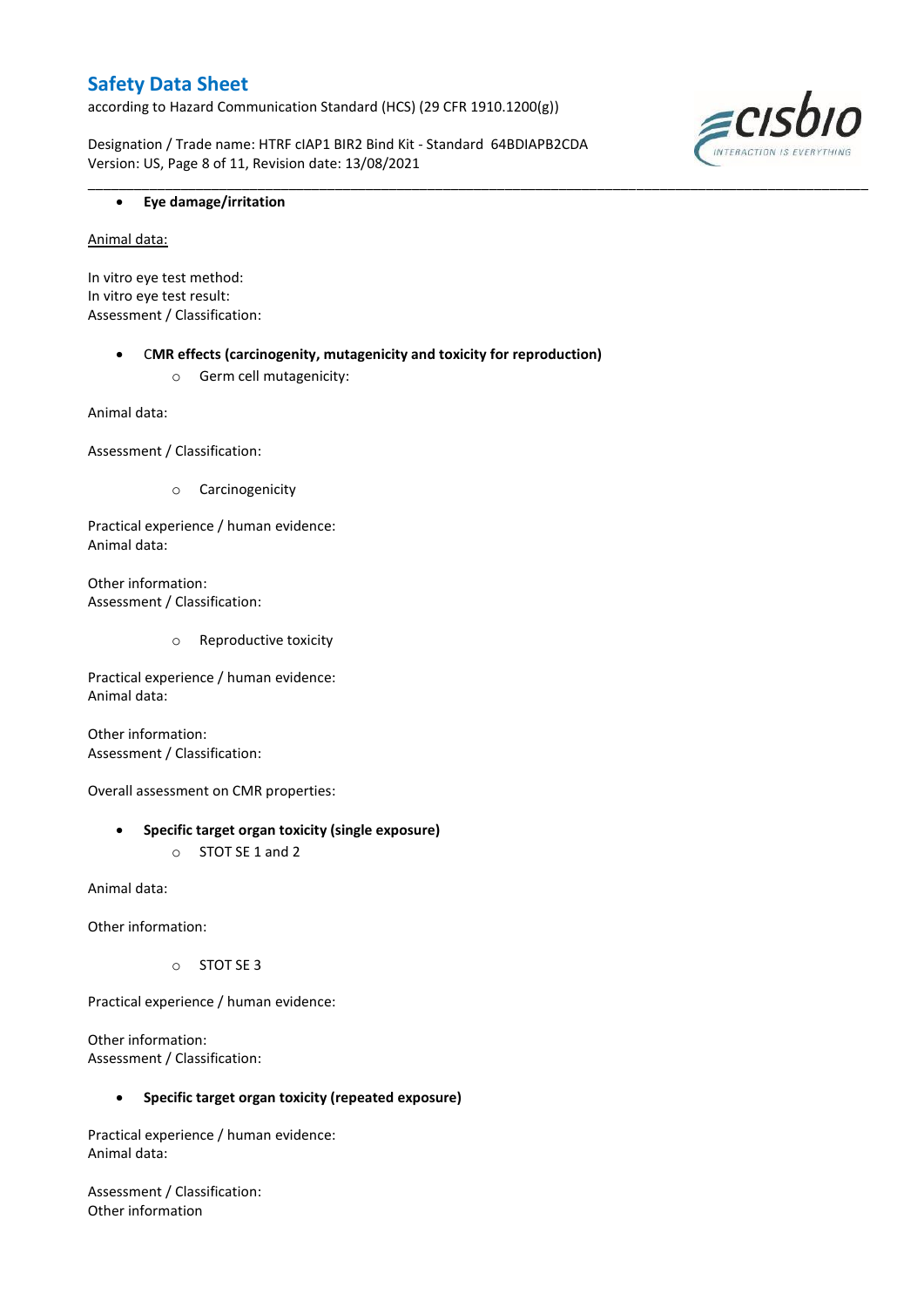according to Hazard Communication Standard (HCS) (29 CFR 1910.1200(g))

Designation / Trade name: HTRF cIAP1 BIR2 Bind Kit - Standard 64BDIAPB2CDA Version: US, Page 9 of 11, Revision date: 13/08/2021



### **Aspiration hazard**

Practical experience / human evidence: Experimental data: viscosity data: see SECTION 9. Assessment / Classification: Remark:

11.1.1 Mixtures No toxicological information is available for the mixture itself

### **Section 12 : Ecological information**

In case that test data regarding one endpoint/differentiation exist for the mixture itself, the classification is carried out according to the substance criteria (excluding biodegradation and bioaccumulation). If no test data exist, the criteria for mixture classification has to be used (calculation method) in this case the toxicological data of the ingredients are shown.

\_\_\_\_\_\_\_\_\_\_\_\_\_\_\_\_\_\_\_\_\_\_\_\_\_\_\_\_\_\_\_\_\_\_\_\_\_\_\_\_\_\_\_\_\_\_\_\_\_\_\_\_\_\_\_\_\_\_\_\_\_\_\_\_\_\_\_\_\_\_\_\_\_\_\_\_\_\_\_\_\_\_\_\_\_\_\_\_\_\_\_\_\_\_\_\_\_\_\_\_\_

*12.1 Aquatic toxicity:* 

Acute (short-term) fish toxicity

Chronic (long-term) fish toxicity

Acute (short-term) toxicity to crustacea

Chronic (long-term) toxicity to crustacea

Acute (short-term) toxicity to algae and cyanobacteria

Toxicity to microorganisms and other aquatic plants / organisms

Assessment / Classification:

# *12.2 Persistence and degradability*

Biodegradation:

Abiotic Degradation:

Assessment / Classification:

### *12.3 Bioaccumulative potential*

Bioconcentration factor (BCF):

### *12.4 Mobility in soil*

### *12.5 Results of PBT and vPvB assessment*

*12.6 Other adverse effects:*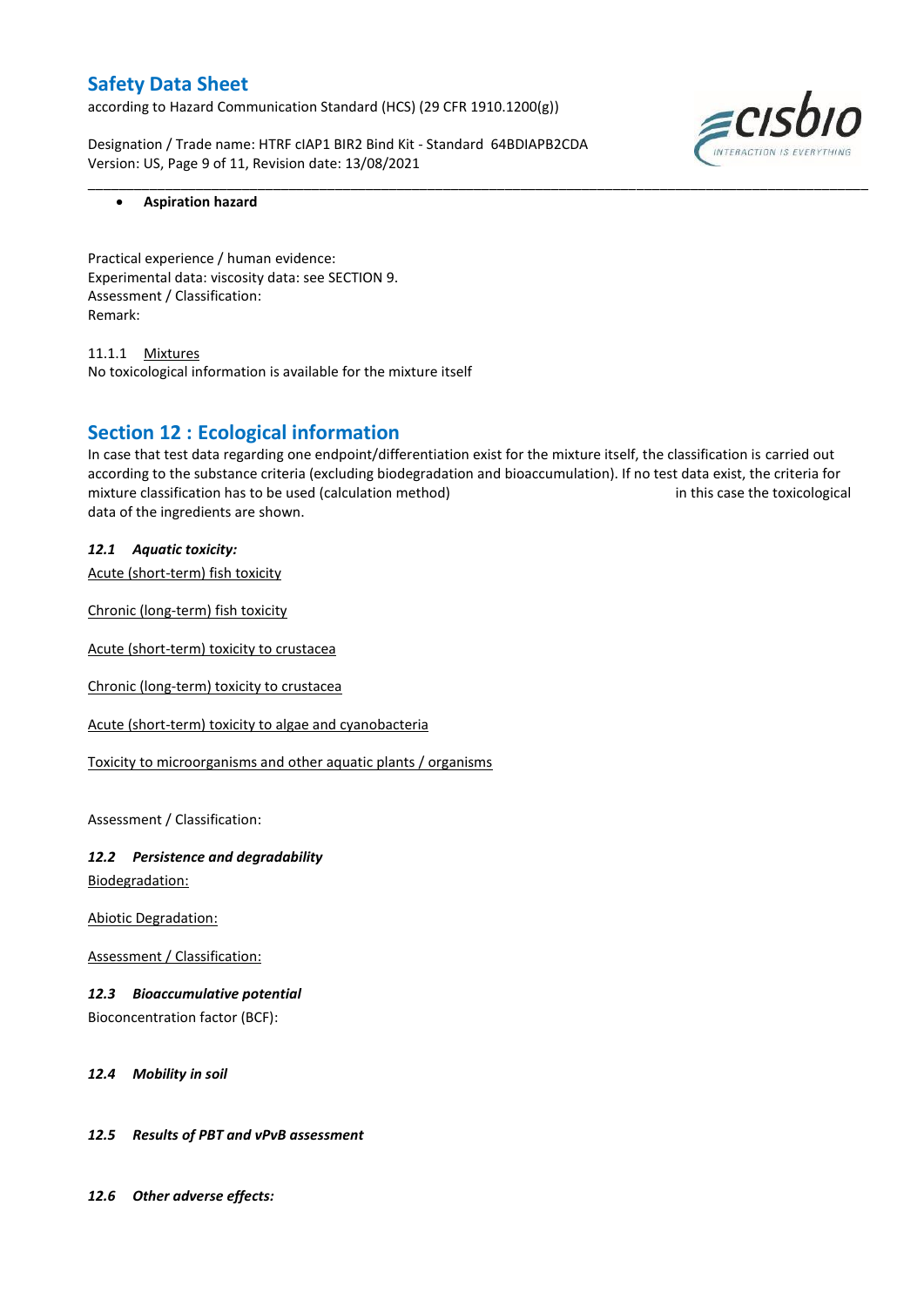according to Hazard Communication Standard (HCS) (29 CFR 1910.1200(g))

Designation / Trade name: HTRF cIAP1 BIR2 Bind Kit - Standard 64BDIAPB2CDA Version: US, Page 10 of 11, Revision date: 13/08/2021



Additional ecotoxicological information:

# **Section 13 : Disposal considerations**

### *13.1 Waste treatment methods*

Waste treatment options: Dispose of waste according to applicable legislation. ;

Other disposal recommendations: Additional information:

# **Section 14 : Transport information**

#### ADR/RID/AND/IMDG/IATA

| UN No.                     |  |
|----------------------------|--|
| UN Proper shipping name    |  |
| Transport hazard class(es) |  |
| Hazard label(s)            |  |
|                            |  |
| Packing group              |  |

\_\_\_\_\_\_\_\_\_\_\_\_\_\_\_\_\_\_\_\_\_\_\_\_\_\_\_\_\_\_\_\_\_\_\_\_\_\_\_\_\_\_\_\_\_\_\_\_\_\_\_\_\_\_\_\_\_\_\_\_\_\_\_\_\_\_\_\_\_\_\_\_\_\_\_\_\_\_\_\_\_\_\_\_\_\_\_\_\_\_\_\_\_\_\_\_\_\_\_\_\_

### *Transport in bulk according to Annex II of MARPOL 73/78 and the IBC Code*

| Land transport (ADR/RID)                                             |                                                  |
|----------------------------------------------------------------------|--------------------------------------------------|
| <b>Classification code ADR:</b>                                      | Special Provisions for ADR/RID:                  |
| Limited quantities for ADR/RID:                                      | <b>Excepted Quantities for ADR/RID:</b>          |
| Packing Instructions for ADR/RID:                                    |                                                  |
| Special packing provisions for ADR/RID:                              |                                                  |
| Mixed packing provisions:                                            | Portable tanks and bulk containers Instructions: |
| Portable tanks and bulk containers Special Provisions:               |                                                  |
| <b>ADR Tank Code:</b>                                                | ADR Tank special provisions:                     |
| Vehicle for tank carriage:                                           | Special provisions for carriage Packages:        |
| Special provisions for carriage Bulk:                                |                                                  |
| Special provisions for carriage for loading, unloading and handling: |                                                  |
| Special Provisions for carriage Operation:                           |                                                  |
| Hazard identification No:                                            | Transport category (Tunnel restriction code):    |
|                                                                      |                                                  |
| Sea transport (IMDG)                                                 |                                                  |
| Marine Pollutant:                                                    | Subsidiary risk(s) for IMDG:                     |
| Packing provisions for IMDG:                                         | Limited quantities for IMDG:                     |
| Packing instructions for IMDG:                                       | <b>IBC</b> Instructions:                         |
| <b>IBC Provisions:</b>                                               | <b>IMO</b> tank instructions:                    |
| UN tank instructions:                                                | Tanks and bulk Provisions:                       |
| EmS:                                                                 | Stowage and segregation for IMDG:                |
| Properties and observations:                                         |                                                  |
|                                                                      |                                                  |
| Inland waterway transport (ADN)                                      |                                                  |
| <b>Classification Code ADN:</b>                                      | <b>Special Provisions ADN:</b>                   |
| Limited quantities ADN:                                              | <b>Excepted quantities ADN:</b>                  |
| Carriage permitted:                                                  | Equipment required:                              |
| Provisions concerning loading and unloading:                         |                                                  |
| Provisions concerning carriage:                                      | Number of blue cones/lights:                     |
| Remark:                                                              |                                                  |
|                                                                      |                                                  |